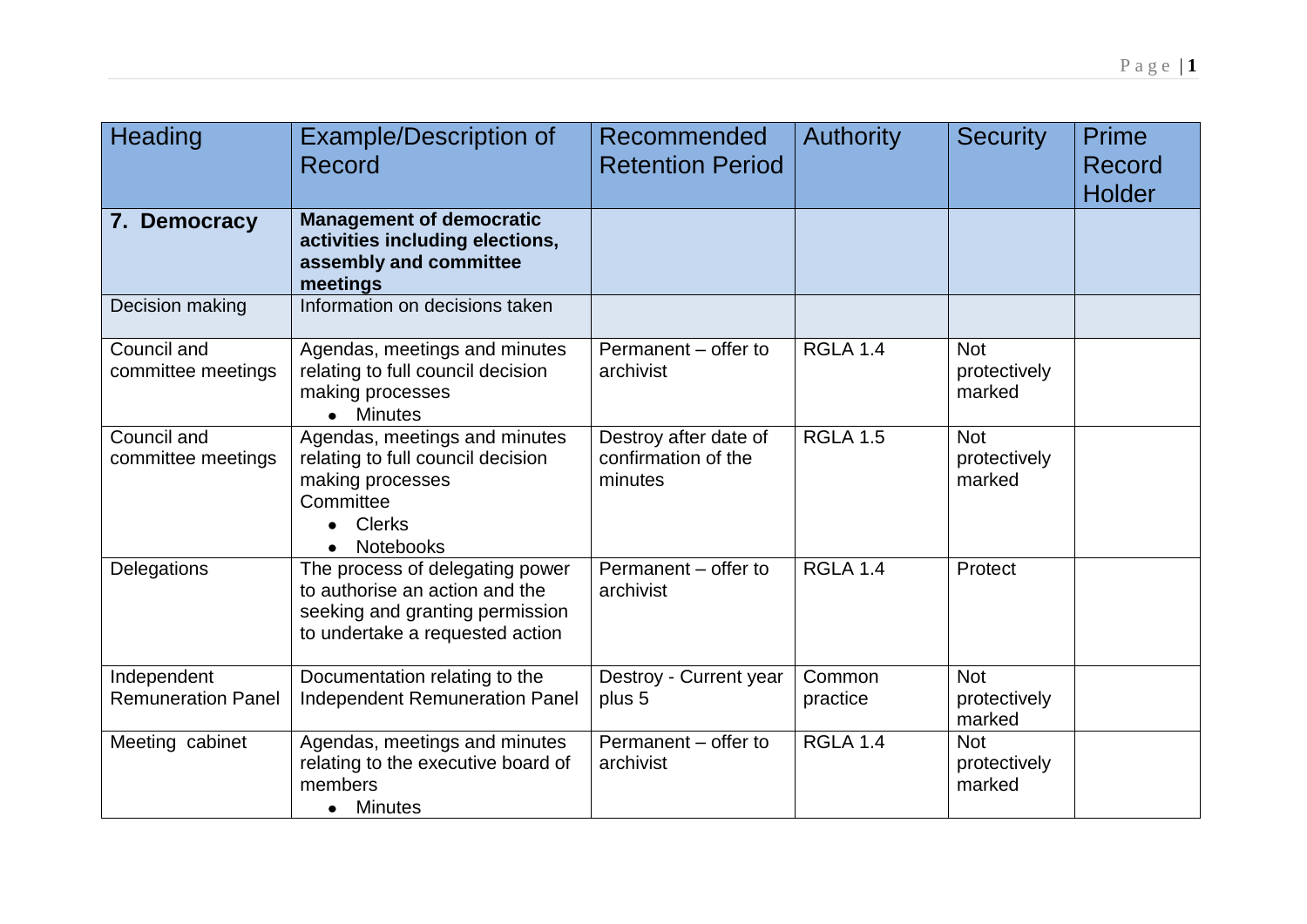| <b>Heading</b>                | <b>Example/Description of</b><br><b>Record</b>                                           | Recommended<br><b>Retention Period</b>         | <b>Authority</b> | <b>Security</b>                      | Prime<br><b>Record</b><br><b>Holder</b> |
|-------------------------------|------------------------------------------------------------------------------------------|------------------------------------------------|------------------|--------------------------------------|-----------------------------------------|
| Member panels                 | Agendas, meetings and minutes<br>relating to member panels                               | Permanent - offer to<br>archivist              | <b>RGLA 1.4</b>  | <b>Not</b><br>protectively<br>marked |                                         |
| <b>Scrutiny Panel</b>         | Agendas, meetings and minutes<br>relating to the scrutiny panel                          | Permanent – offer to<br>archivist              | <b>RGLA 1.4</b>  | <b>Not</b><br>protectively<br>marked |                                         |
| Executive                     | Information on the Council<br>executive                                                  |                                                |                  |                                      |                                         |
| Statutory<br>appointments     | List of statutory appointments of<br>the council<br>• Appointment files                  | Permanent - offer to<br>archivist              | <b>RGLA 6.24</b> | <b>Not</b><br>protectively<br>marked |                                         |
| Statutory<br>appointments     | The process of selection of an<br>individual for a statutory position<br>• Vacancy files | Destroy - 2 years after<br>date of appointment | <b>RGLA 6.25</b> | <b>Not</b><br>protectively<br>marked |                                         |
| Governance                    | Information on how the Council is<br>governed                                            |                                                |                  |                                      |                                         |
| Constitution                  | The constitution of the council                                                          | Permanent - offer to<br>archivist              | <b>RGLA 1.4</b>  | <b>Not</b><br>protectively<br>marked |                                         |
| Honours and awards            | Honours and awards                                                                       |                                                |                  |                                      |                                         |
| <b>Honours</b><br>submissions | The submissions and details of<br>individuals considered for<br>honours                  | Destroy - 5 years after<br>last action         | <b>RGLA 1.8</b>  | <b>Not</b><br>protectively<br>marked |                                         |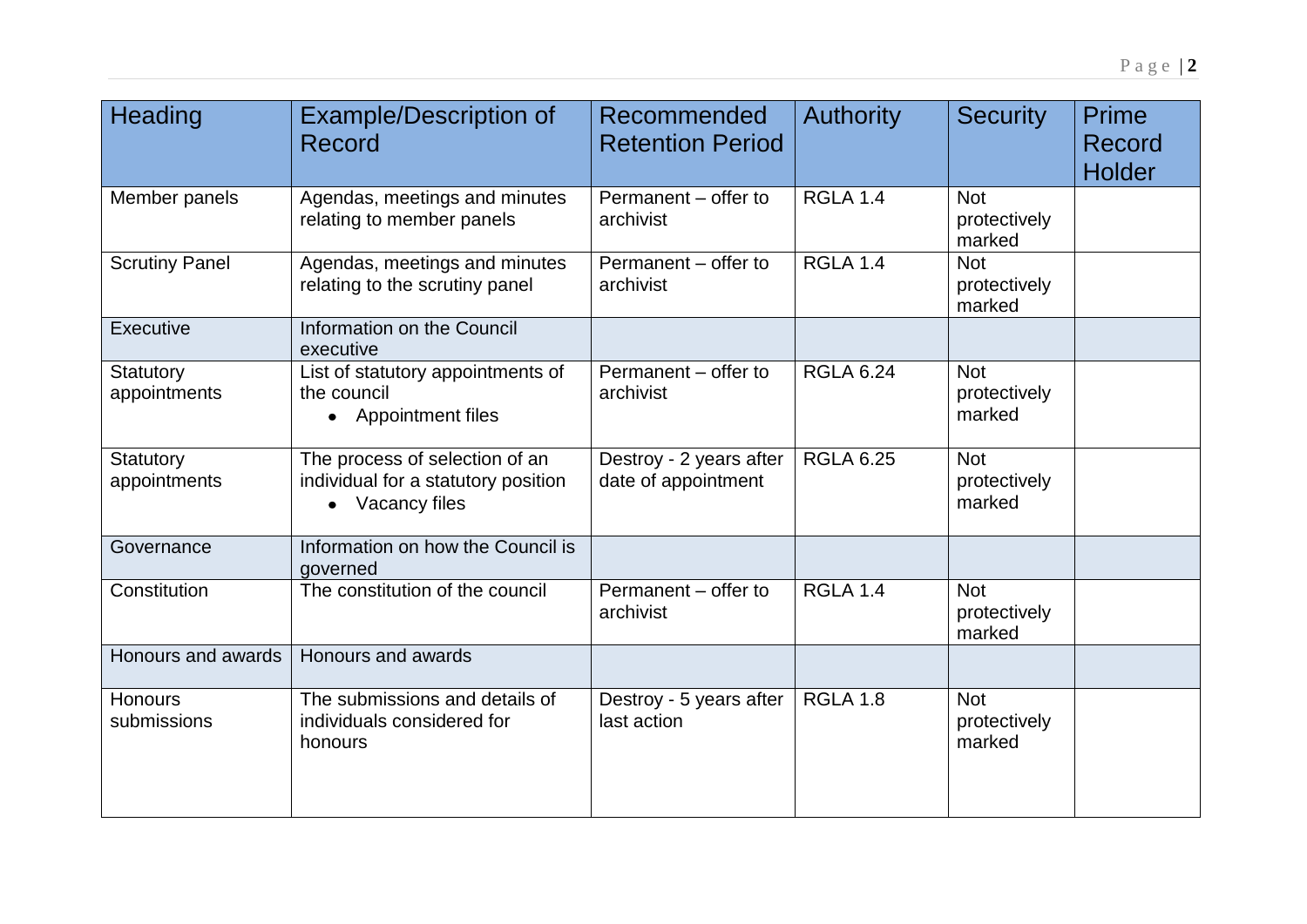| Heading                             | <b>Example/Description of</b><br>Record                                                                                                                                  | Recommended<br><b>Retention Period</b> | <b>Authority</b>   | <b>Security</b>                      | Prime<br>Record<br><b>Holder</b> |
|-------------------------------------|--------------------------------------------------------------------------------------------------------------------------------------------------------------------------|----------------------------------------|--------------------|--------------------------------------|----------------------------------|
| Lord lieutenancy                    | Documentation relating to Lord<br>Lieutenancy                                                                                                                            | Permanent - offer to<br>archivist      | <b>RGLA 6.24</b>   | <b>Not</b><br>protectively<br>marked |                                  |
| Member support                      | Support to council members                                                                                                                                               |                                        |                    |                                      |                                  |
| Gifts and hospitality               | Register of gifts and hospitality<br>Register                                                                                                                            | Destroy - after 4<br>years             | Common<br>practice | <b>Not</b><br>protectively<br>marked |                                  |
| <b>Register of Interests</b>        | Members' disclosure of any<br>involvement in organisations and<br>income received from other<br>bodies, which may affect their<br>actions as council members<br>Register | Destroy - office plus<br>18 months     | Common<br>practice | <b>Not</b><br>protectively<br>marked |                                  |
| Planning                            | Council plans                                                                                                                                                            |                                        |                    |                                      |                                  |
| Cross departmental<br>consideration | Reports and minutes                                                                                                                                                      | Destroy - 3 years from<br>closure      | <b>RGLA 2.3</b>    | <b>Not</b><br>protectively<br>marked |                                  |
| Forward Plan                        | The list of items to be considered<br>by the cabinet over the next four<br>months                                                                                        | Permanent - offer to<br>archivist      | <b>RGLA 2.1</b>    | <b>Not</b><br>protectively<br>marked |                                  |
| <b>Strategic Plan</b>               | Strategic management team<br><b>Minutes</b>                                                                                                                              | Permanent - offer to<br>archivist      | <b>RGLA 2.2</b>    | <b>Not</b><br>protectively<br>marked |                                  |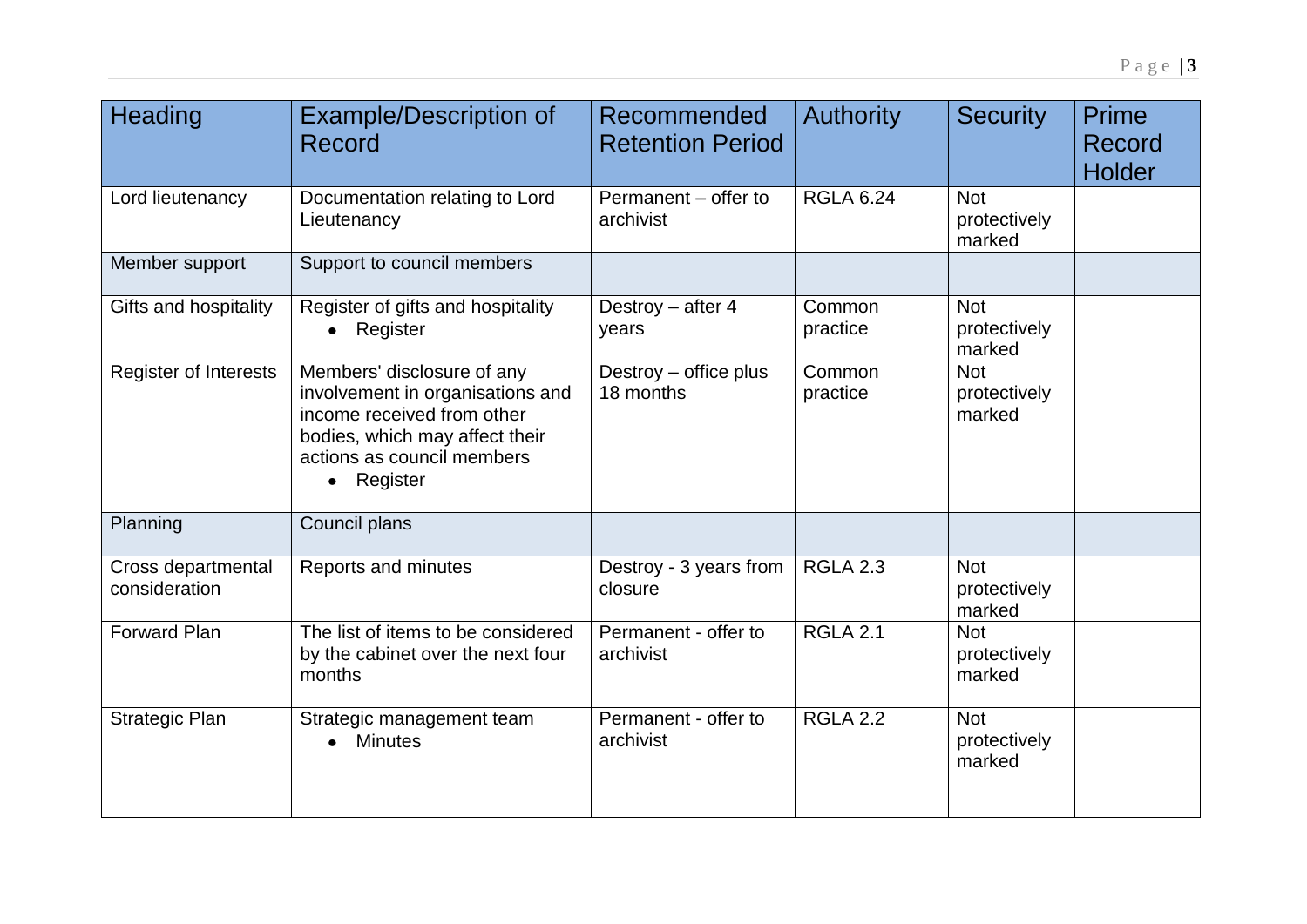| Heading               | <b>Example/Description of</b><br>Record                       | Recommended<br><b>Retention Period</b>   | <b>Authority</b>                                                                                                                                       | <b>Security</b>                      | <b>Prime</b><br><b>Record</b><br><b>Holder</b> |
|-----------------------|---------------------------------------------------------------|------------------------------------------|--------------------------------------------------------------------------------------------------------------------------------------------------------|--------------------------------------|------------------------------------------------|
| <b>Strategic Plan</b> | Monitoring and reviewing<br>strategic plans<br><b>Reviews</b> | Destroy - 5 years from<br>closure        | <b>RGLA 2.7</b>                                                                                                                                        | <b>Not</b><br>protectively<br>marked |                                                |
| Representation        | Information on representation                                 |                                          |                                                                                                                                                        |                                      |                                                |
| Constituencies        | Ward names, numbers and<br>boundaries                         | Permanent - offer to<br>archivist        | Common<br>practice                                                                                                                                     | <b>Not</b><br>protectively<br>marked |                                                |
| Elections             | European election ballot papers                               | Destroy $-1$ year after<br>election      | European<br>Parliamentary<br>Elections<br><b>Regulations</b><br>1999                                                                                   | <b>Not</b><br>protectively<br>marked |                                                |
| Elections             | Local election ballot papers                                  | Destroy - 6 months<br>from close of poll | <b>RGLA 1.2</b><br>Representation<br>of the People<br>Regulations<br>1986 and Local<br>Elections<br>(Parishes and<br>Communities)<br><b>Rules 1986</b> | <b>Not</b><br>protectively<br>marked |                                                |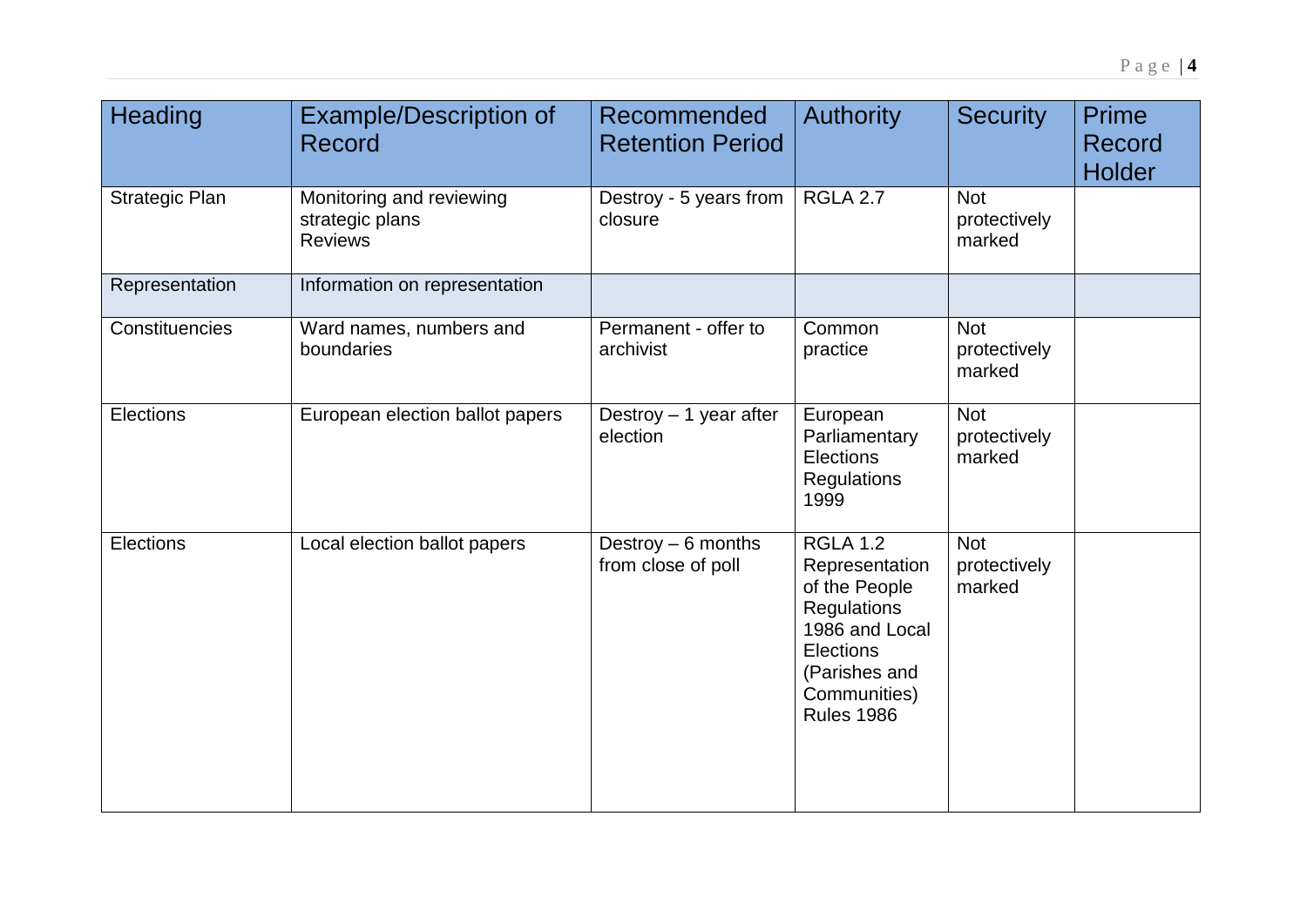| Heading              | <b>Example/Description of</b><br>Record                               | Recommended<br><b>Retention Period</b>    | <b>Authority</b>                                                          | <b>Security</b>                      | <b>Prime</b><br>Record<br><b>Holder</b> |
|----------------------|-----------------------------------------------------------------------|-------------------------------------------|---------------------------------------------------------------------------|--------------------------------------|-----------------------------------------|
| Elections            | <b>Election results</b><br>Consolidated returns of<br>votes received  | Destroy $-6$ months<br>from close of poll | <b>RGLA 1.3</b>                                                           | <b>Not</b><br>protectively<br>marked |                                         |
| Elections            | Summary certification of those<br>eligible to vote                    | Permanent - offer to<br>archivist         | <b>RGLA 1.1</b><br>Representation<br>of the People<br>Regulations<br>1986 | <b>Not</b><br>protectively<br>marked |                                         |
| Elections            | The list of people registered to<br>vote<br>Electoral register        | Permanent - offer to<br>archivist         | $RGLA$ 1.1<br>Representation<br>of the People<br>Regulations<br>1986      | <b>Not</b><br>protectively<br>marked |                                         |
| Emparishment         | The process in creating a new<br>civil parish council                 | Permanent - offer to<br>archivist         | None                                                                      | <b>Not</b><br>protectively<br>marked |                                         |
| Lists of councillors | Public contact details of your local<br>representative of the council | Maintain current                          |                                                                           | <b>Not</b><br>protectively<br>marked |                                         |
| Lists of meetings    | List of meetings of Council and<br>committees                         | Maintain current                          |                                                                           | <b>Not</b><br>protectively<br>marked |                                         |